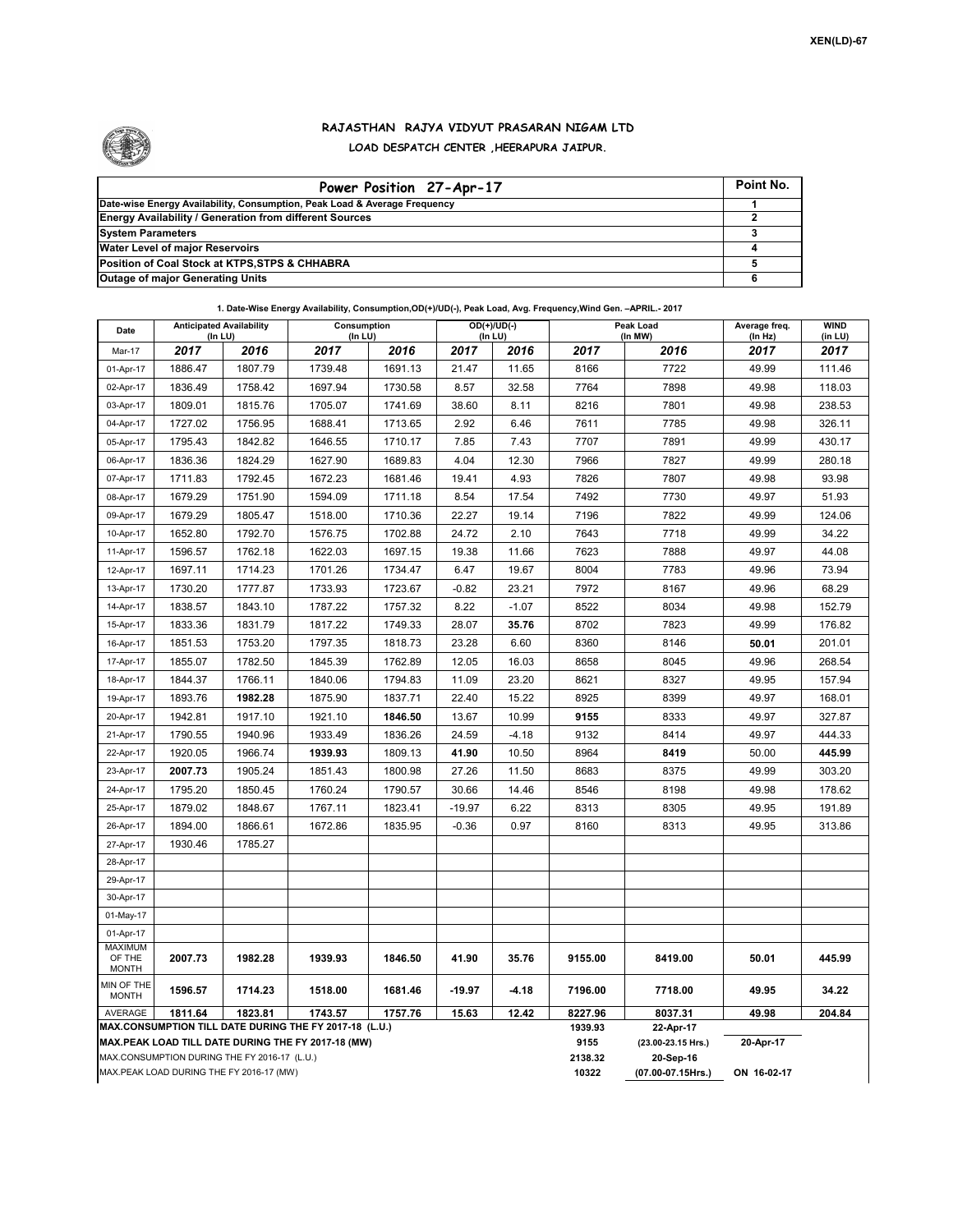|              | (In LU)                                         |                 |                   |          |
|--------------|-------------------------------------------------|-----------------|-------------------|----------|
| S.No.        | Sources Available to Rajasthan / Installed      | Prior           | Prior             | Actual   |
|              | Capacity as on 30.09.2016                       | assessment of   | assessment of     | Energy   |
|              | (In MW)                                         | Avail. For next | Avail.            | Received |
|              |                                                 | Dav             |                   |          |
|              |                                                 |                 | 26-Apr-17         |          |
| 1            | KTPS (1240/1240)                                | 52.00           | 176.00            | 132.27   |
| $\mathbf{2}$ | STPS (1500/1500)                                | 55.00           | 55.00             | 44.85    |
| 3            | DHOLPUR GAS CCPP (330/330)                      | 0.00            | 0.00              | 0.00     |
| 4            | RAMGARH (273.5/273.5)                           | 46.00           | 46.00             | 46.90    |
| 5            | RAPP-A(200/200)                                 | 0.00            | 0.00              | 0.00     |
| 6            | MAHI (140/140)                                  | 0.00            | 0.00              | 1.36     |
| 7            | CHAMBAL (RPS+JS) (135.5/271)                    | 0.00            | 0.00              | 0.00     |
| 8            | <b>GIRAL LIGNITE (250/250)</b>                  | 0.00            | 0.00              | 0.00     |
| 9            | CHHABRA TPS 1000/1000)                          | 218.00          | 218.00            | 184.09   |
| 10           | ADANI (TPS) + KALISINDH (TPS)                   | 424.00          | 283.60            | 236.61   |
|              | (1200+1200/1320+1200)                           |                 |                   |          |
| 11           | WIND FARM (3980.40/4119.15)                     | 220.00          | 250.00            | 313.86   |
| 12           | SOLAR POWER(737.70/1295.70)                     | 0.00            | 0.00              | 0.97     |
| 13           | CAPTIVE POWER PLANTS                            | 0.00            | 0.00              | 0.00     |
| 14           | REGIONAL (INTRA STATE) O.A. (VLTPS)             | 0.00            | 0.00              | 0.00     |
| 15           | <b>OPEN ACCESS</b>                              | $-73.50$        | $-68.26$          | $-68.26$ |
| 16           | BIOMASS - (101.95/119.25)                       | 7.00            | 7.00              | 6.11     |
| 17           | BARSINGHSAR LTPS(250/250)                       | 54.00           | 54.00             | 47.56    |
| 18           | RAJWEST (1080/1080)                             | 197.00          | 167.00            | 103.43   |
|              | <b>TOTAL (A): 1-18</b>                          | 1199.50         | 1188.34           | 1049.75  |
| 19           | <b>BBMB COMPLEX</b>                             |                 |                   |          |
|              | a) BHAKRA(230.79/1516.3)                        | 18.81           | 18.76             | 18.72    |
|              | b) DEHAR (198/990)                              | 18.08           | 22.64             | 20.24    |
|              | c) PONG (231.66/396)                            | 8.71            | 9.97              | 8.71     |
|              | TOTAL: a TO c                                   | 45.60           | 51.37             | 47.67    |
|              | <b>CENTRAL STATIONS</b>                         |                 |                   |          |
| 20           |                                                 |                 |                   |          |
|              | d) SINGRAULI (300/2000)                         | 77.58           | 69.50             | 52.15    |
|              | e) RIHAND<br>(310.24/3000)                      | 82.04           | 67.34             | 57.80    |
|              | f) UNCHAHAR-I(20/420)                           | 2.26            | 1.80              | 0.78     |
|              | q) UNCHAHAR-II& III(61/630)                     | 4.36            | 4.22              | 3.19     |
|              | h) INDIRA GANDHI STPS(JHAJHAR) 0.00/1500)       | 0.03            | 0.16              | 0.15     |
|              | i) NCTPS DADRI St-II (43.22/980) + DADRI-TH     | 0.99            | 1.84              | 3.22     |
|              | j) DADRI GAS (77/830)                           | 2.99            | 3.06              | 1.87     |
|              | k) ANTA<br>(83.07/419)                          | 0.00            | 0.00              | 0.00     |
|              | I) AURAIYA<br>(61.03/663)                       | 0.00            | 0.00              | 0.00     |
|              | m) NAPP<br>(44/440)                             | 11.20           | 11.14             | 11.14    |
|              | n) RAPP-B<br>(125/440)                          | 31.09           | 31.09             | 31.09    |
|              | o) RAPP-C<br>(88/440)                           | 14.27           | 16.37             | 15.21    |
|              | p) SALAL<br>(20.36/690)                         | 3.79            | 3.84              | 3.83     |
|              | (70.37/720)<br>q) URI                           | 17.91           | 17.91             | 17.91    |
|              | r) TANAKPUR (10.86/94)                          | 0.38            | 0.66              | 0.61     |
|              | s) CHAMERA - (105.84/540)                       | 25.15           | 25.15             | 25.15    |
|              | t) CHAMERA-II (29.01/300)                       | 7.96            | 7.84              | 6.29     |
|              | u) CHAMERA-III (25.21/231)                      | 5.67            | 6.13              | 4.85     |
|              | v) DHAULIGANGA (27/280)                         | 2.87            | 3.24              | 3.24     |
|              | w) DULHASTI (42.42/390)                         | 12.09           | 12.09             | 12.09    |
|              | x) SEWA (13/120)                                | 3.92            | 3.92              | 3.92     |
|              | y) NJPC (112.00/1500) + RAMPUR(31.808/412.02)   | 25.04           | 26.29             | 26.52    |
|              | z) TEHRI (75/1000)                              | 5.25            | 5.52              | 5.25     |
|              | aa) KOTESHWR (33.44/400) + PARBATI3 (56.73/520) | 8.20            | 8.20              | 12.53    |
|              | ab) TALA                                        | 1.03            | 1.31              | 1.31     |
|              | ac) MUNDRA UMPP (380/4000)                      | 72.24           | 72.24             | 67.58    |
|              | ad) SASAN (372/3960)                            | 82.50           | 57.41             | 29.15    |
|              | ae) FRKKA+KHLGN+TLCHR (70.18/3940)              | 20.50           | 15.48             | 0.59     |
|              | af) URS POWER(DADRI TH-I)                       | 0.00            | 0.00              | 0.00     |
|              | TOTAL SCHEDULE(a TO af)                         | 566.90          | 525.11            | 445.09   |
|              | LOSSES                                          | $-16.05$        | $-13.95$          | $-15.31$ |
|              | NET SCHEDULED                                   | 550.85          | 511.16            | 429.78   |
| 21           | BILATERAL (REG.) EXCL. BANKING                  | 12.17           | 12.77             | 11.96    |
| 22           | BANKING                                         | 0.00            | 0.00              | 0.00     |
| 23           | BILATERAL(INTER-REG.). EXCLUDING (ISOA &        | 114.14          | 110.84            | 114.14   |
|              | BANKING)                                        |                 |                   |          |
|              | INTER STATE OPEN ACCESS (BILATERAL+IEX)         | 73.50           | 68.26             | 68.26    |
| 24           |                                                 |                 |                   |          |
|              | <b>INDIAN ENERGY EXCHANGE</b>                   | $-19.70$        |                   |          |
| 25           | <b>TOTAL(B): (19 TO 25)</b>                     | 730.96          | $-0.67$<br>705.66 | $-0.67$  |
|              |                                                 |                 |                   | 623.47   |
|              | TOTAL GENERATION (A +B) : 1 TO 25               |                 |                   | 1673.22  |
|              | OVER DRAWAL (+)/UNDER DRAWAL (-)                |                 |                   | $-0.36$  |
|              | GRAND TOTAL                                     | 1930.46         | 1894.00           | 1672.86  |
|              | LAST YEAR                                       | 1785.27         | 1886.61           | 1835.95  |

## **2.Anticipated Availability/Generation From Different Sources**